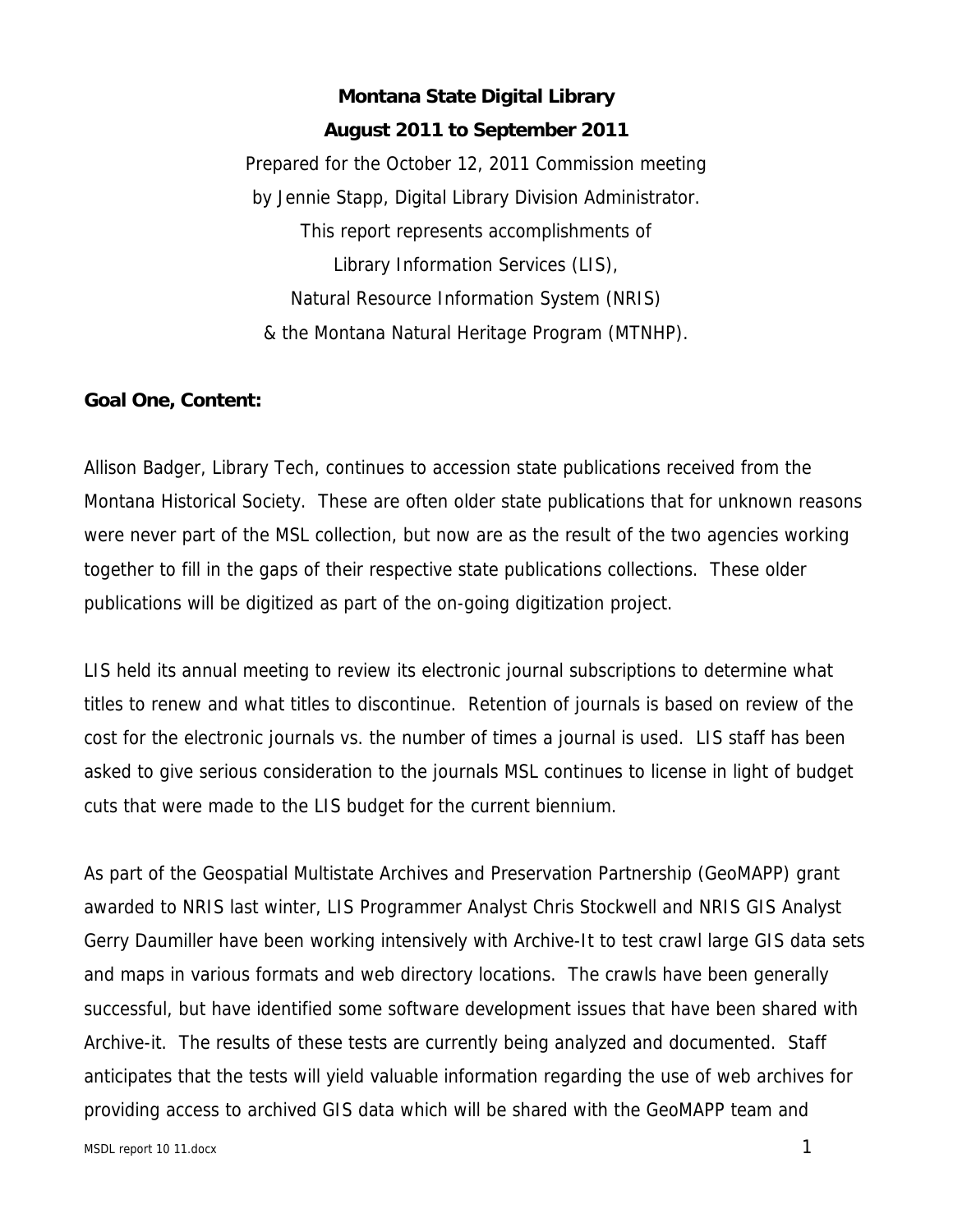Archive-it. Information includes the types of file formats that can most easily be preserved using a web archive and what web coding is required to facilitate successful capture and access to this archive collection. LIS remains very pleased with the attention and responsiveness of Archive-It engineers and tech staff that made coding changes to accommodate these tests. This work also created the opportunity for continued knowledge sharing among staff of the Digital Library.

Additionally, significant, recent GeoMAPP efforts have focused on inventorying NRIS data holdings and transferring them into a newly-developed archive folder structure. While the final archive environment is still in development, staff will be able to move these data sets to that location when it is ready to go into production later this fall. This effort has been a meticulously documented process and Diane Papineau, GIS Analyst, is drafting a white paper from staff findings that will be submitted to GeoMAPP as a primary project deliverable.

With the recent completion of the interagency agreement with the Department of Administration (DOA) (more below), not only does MSL welcome the staff of the Base Map Service Center (BMSC) to the library, but the library is now responsible for the stewardship of twelve of the fourteen Montana Spatial Data Infrastructure (MSDI) Framework Layers. The new organizational structure will help NRIS be more involved with the development of the MSDI and it will be a priority for staff to integrate these framework layers into NRIS tools and applications where possible and appropriate.

NRIS and the MT Department of Agriculture entered into an interagency agreement that will fund the development of datasets related to the food systems of Montana. The goal of the project is to get baseline mapping of food producers, processors, distributors and retailers to support better understanding of where food produced in Montana is consumed, and to help in the development of a more robust food systems infrastructure within the state. Staff is excited about the data and map products that will come out of this project and expect them to enhance current agricultural natural resource offerings.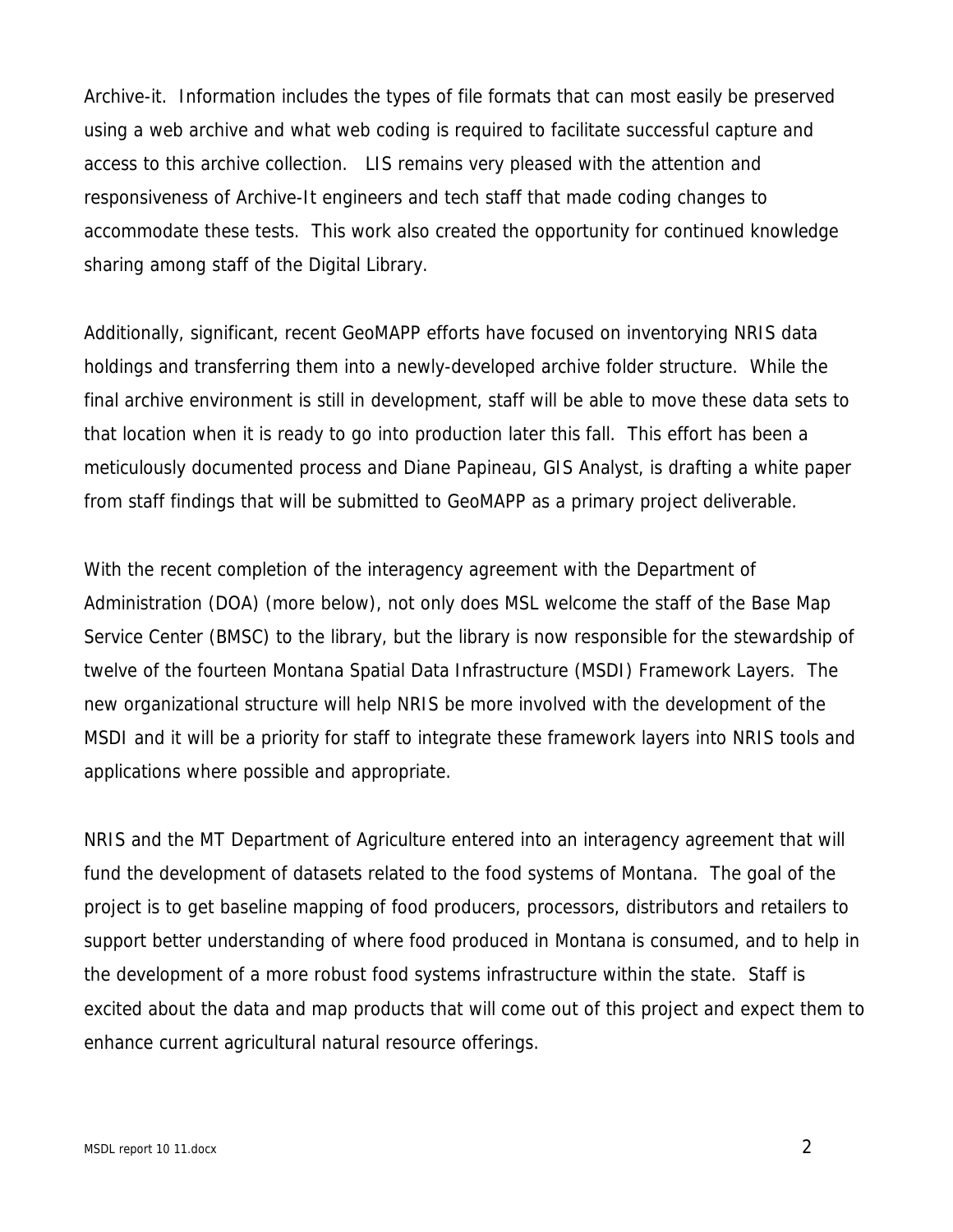Led by MTNHP's Information Specialist, Scott Blum, Heritage Zoologists and Data Specialists have added an additional 28,627 animal observations to the animal point observation databases and 20,580 structured animal survey locations (e.g., bird point count or small mammal trapping station) to the structured survey database. Animal point observation databases now have 1,092,640 point observation records (772,321 bird records and 320,319 records of other animal species) and a total of 130,534 structured animal survey locations have been documented. These observation records and structured surveys are viewable on the Tracker http://mtnhp.org/Tracker/NHTMap.aspx application and generalized observations are viewable on the Montana Field Guide http://fieldguide.mt.gov/ and the MapViewer web application http://mtnhp.org/mapviewer/.

Karen Walker, MTNHP Database Administrator, working with other Heritage staff and collaborators from various agencies, finished cleaning and aligning the Managed Area data to the Geodetic Control Database (GCDB), which is the basis for the state Cadastral database. The Montana Managed Areas layer contains information on special land designations that impact management decisions. Examples include Indian reservations, national wildlife refuges, state parks, and wilderness areas. Managed Area boundaries do not necessarily correspond to ownership boundaries; a Managed Area may be made up of fee lands, easements, leased lands, and/or other terms. The other Stewardship layers may be referred to for ownership and conservation easement information. This significant accomplishment completes a several-year project in partnership with the BMSC to align all the Land Management data (public lands, private conservation lands, conservation easements, and managed areas) to the GCDB. This data was also published in the Montana GIS Portal http://gisportal.mt.gov.

MTNHP revised 102 PDFs of its 1:100,000 Land Management maps and posted these updates on its website at: http://mtnhp.org/stew/stew\_maps.asp.

Wetland and riparian mapping is continuing by MTNHP Photo Interpreters Robin Lium, Maya Daurio, Gary Carnefix, Kyla Zaret, Steve Fernandez, and supervisors Karen Newlon and Cat McIntyre. Current projects include work in the Musselshell drainage and in the Seeley-Swan area, among others. Mapping is being funded by the Montana Land Information Act (MLIA)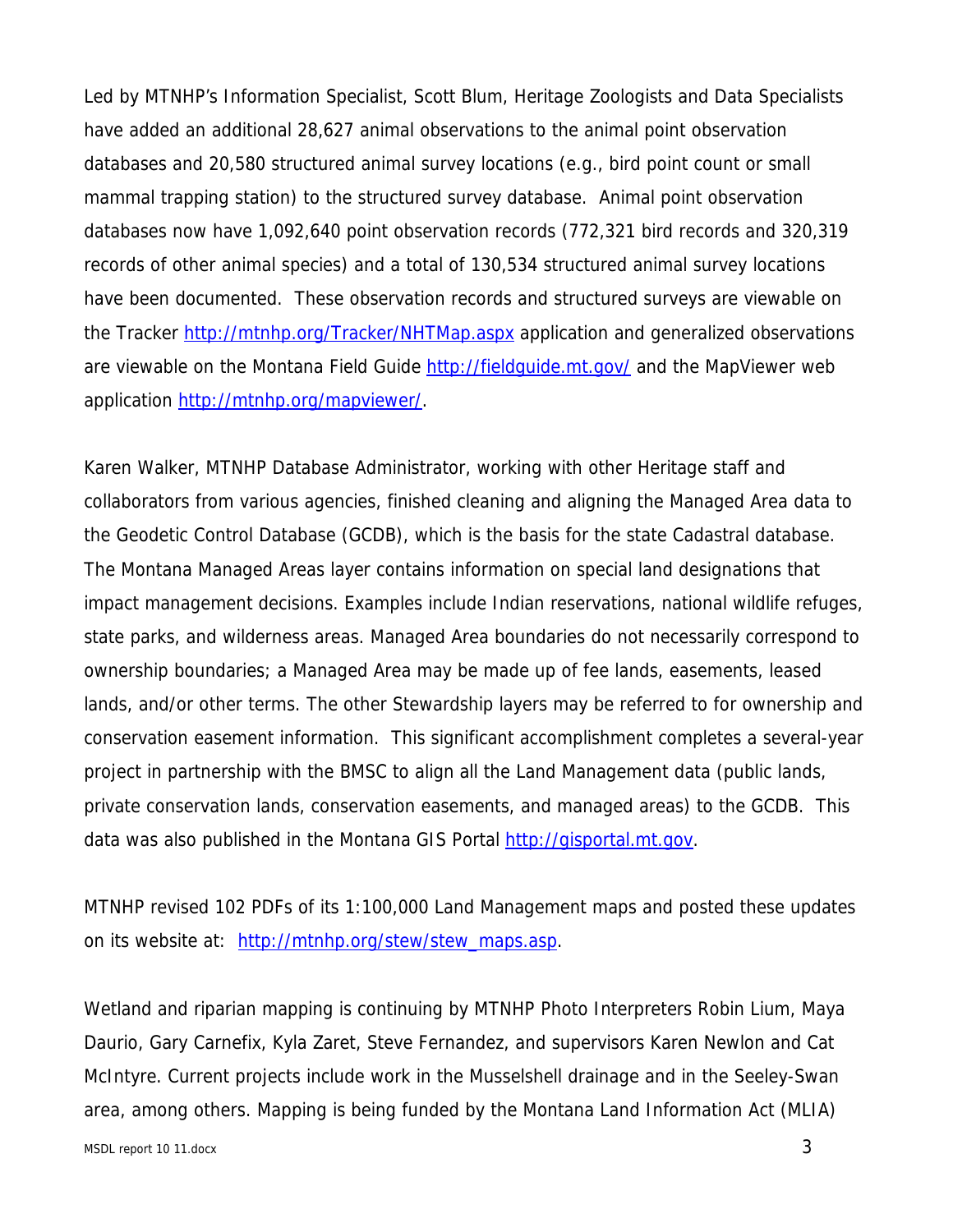grant, the US Forest Service (USFS), the Bureau of Land Management (BLM), the Northern Cheyenne, and the US Fish and Wildlife Service (USFWS).

During FY11, patrons of the Montana Field Guide http://fieldguide.mt.gov/ improved its content through contributions of a total of 355 photos and other images of a variety of Montana's animal species and the habitats on which they depend.

### **Goat Two, Access:**

Grant Austin, NRIS Web Programmer, Evan Hammer, NRIS Manager, Dave Ratz, MTNHP Web Programmer, Allan Cox, MTNHP Web Projects Manager and Systems and Services Manager, and MSL Web Manager, Tom Marino collaborated to develop and implement a new password management system for MTNHP/NRIS applications including the Request Tracker and Heritage Tracker application. These applications were developed many years ago in a much less dangerous web environment. During a recent internal review of security protocols following the successful hacking of a local government website in the state, it was determined that MSL should upgrade the original authentication tool. This upgrade will minimize the possibility of someone secretly obtaining passwords from our users by masking users' passwords to prevent misuse of personal information. Although MSL collects minimal personal information users may be required to share contact information. While there was little direct threat from an improper login to MSL tools, this upgrade is a measure to protect that valuable piece of user information (the password) in the event that any of our users use the same password for other web sites (like an online banking site). The update was completed quickly and staff is planning to roll out a more advanced authentication tool in the coming months for use with upcoming software updates.

As part of MSL's on-going Geographic Literacy Campaign, the effort to educate librarians on natural resource and geography-related tools and resources available through MSL, staff rereleased the Hunting Companion http://msl.mt.gov/hunting. The Hunting Companion is a tool designed in collaboration with Fish, Wildlife and Parks that highlights "need to know" information for planning a successful hunt. The updated website includes new harvest reports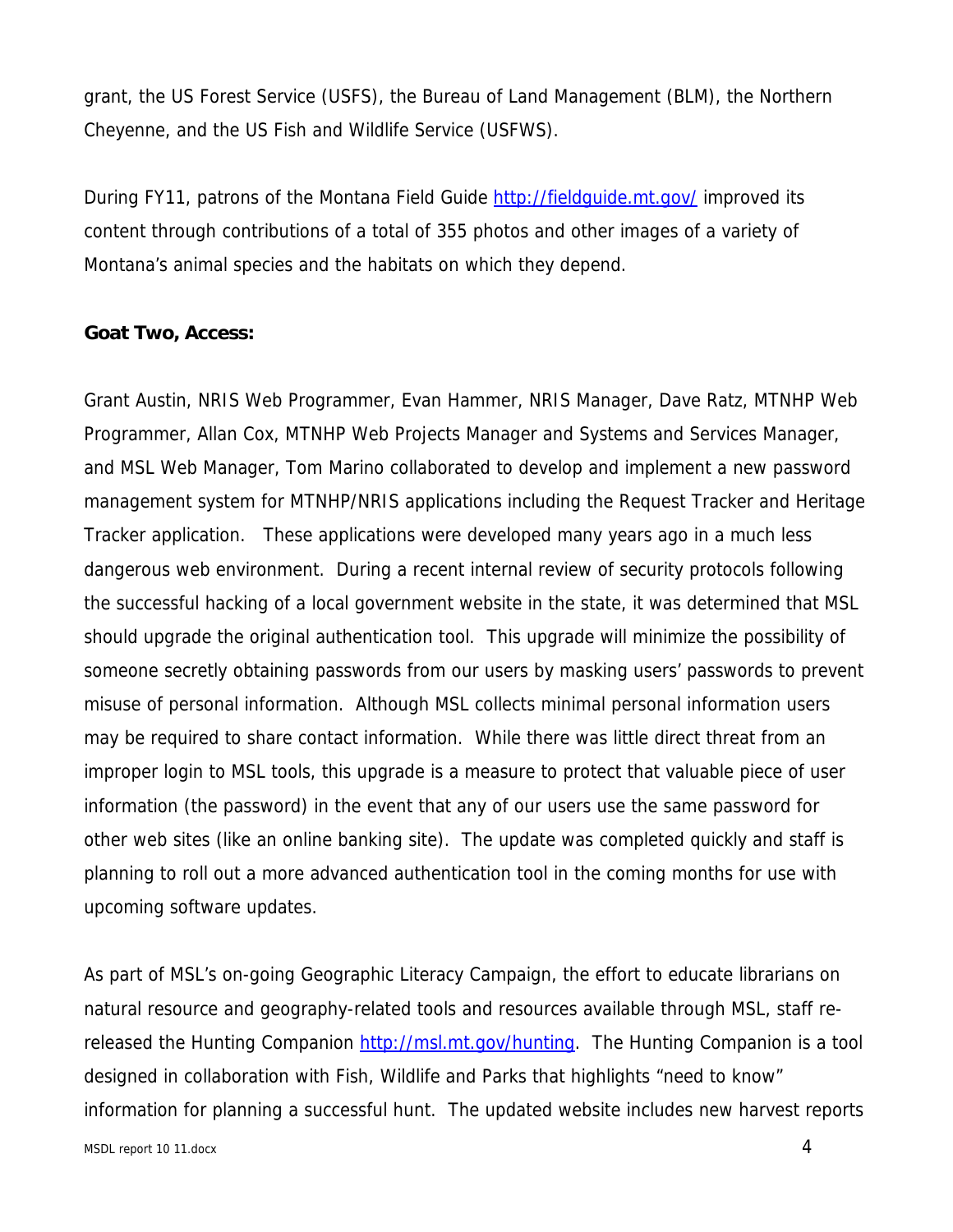and a helpful screen cast video created by Statewide Trainer, Jo Flick that educates users about the content of the site. Although designed to help librarians help their patrons, the Hunting Companion is a popular tool with the general public and has received considerable publicity in newspapers, on TV and on the radio.

MTNHP released a beta version of animal and plant point observation database (>1,000,000 observations) as a new toolset in the MapViewer. The MapViewer now includes toolsets for viewing and reporting for: 1) statewide land cover; 2) over 25,000 geo-referenced photos; 3) the MTNHP land management data set (public lands, private conservation lands, conservation easements, and managed areas); and 4) animal and plant observations. The new toolset also includes a simple entry form for users to submit animal observations.

MTNHP Information Services staff and science staff responded to multiple requests for information and data from a variety of state, federal and private entities to support the cleanup of the Yellowstone River pipeline oil spill clean-up.

LIS has begun to review the non-fiction collection to ensure that resources in the collection comply with the collection development policy that limits acquisition to state publications, natural resource information, and professional library development material. Those out of scope items, for example titles like Single Parenting, Adolescent Psychology, The Encyclopedia of Graffiti, that are in good physical condition and with current information will be offered to local libraries. The majority of the non-fiction collection is primarily dedicated to providing access to print natural resource information that is not a state or federal publication.

LIS is actively working with several state agency web managers to change the web code for portions of those agencies' websites to allow their archived web pages to be rendered similar to their live web pages. These conversations have clarified for them and LIS how Archive-It may be used to provide permanent public access to born digital publications formerly submitted in print to the MSL.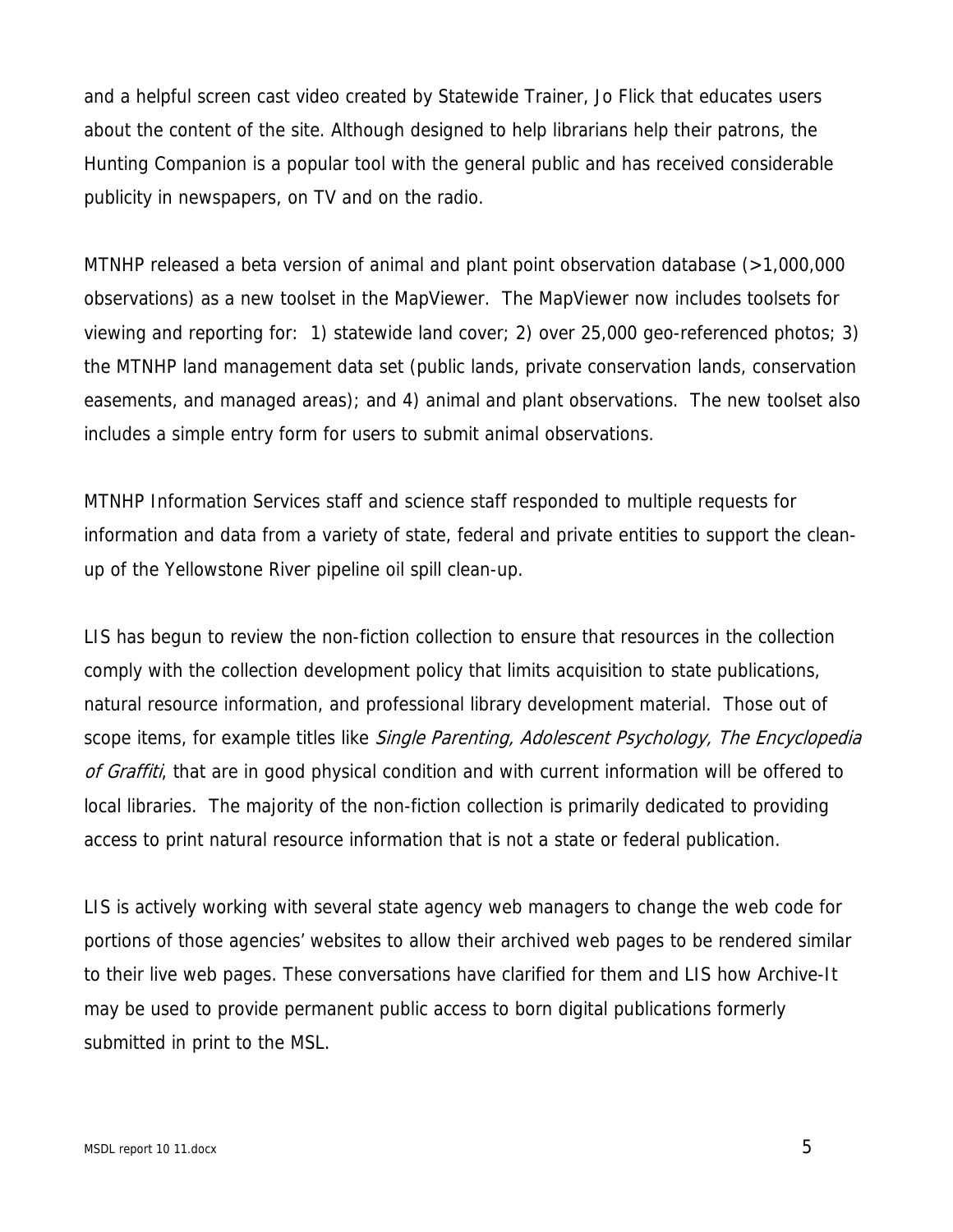LIS updated the Find Resources Online web page to swap out the Gale InfoTrac databases for the new EBSCO suite of databases. This transition also required staff to update the EZproxy control points to allow for remote access. LIS staff also communicated with Taylor & Francis, the distributors of American Fisheries Society (AFS) journals, to learn their technical requirements for providing remote access using Ezproxy. LIS then updated its MSC catalog records for these AFS journals with new prepended links.

### **Goal Three, Consultation and Leadership:**

MTNHP Senior Ecologist Linda Vance received a new grant from the Environmental Protection Agency (EPA) to identify and survey important headwater wetlands in the Upper Missouri River Basin.

MTNHP ecology staff members have busy on several projects, including: The National Wetlands Condition Assessment (Vance, McIntyre, Sam Isham); The Southeast Montana Rotating Basin Wetland Assessment (Newlon, McIntyre); The Large Rivers Riparian Area assessment (Vance); Surveys of Springs and Seeps for the BLM (Tara Luna, Dave Stagliano, Vance); Identification of potential Resource Natural Areas for the BLM (Luna); Identification and assessment of fens and other groundwater dependent ecosystems (Vance, Zaret, Neil Snow, Luna); and Macroinvertebrate assessments across Montana (Stagliano and Hernandez).

MTNHP zoologists Paul Hendricks and Susan Lenard conducted bat acoustic surveys along the Yellowstone and Powder Rivers in conjunction with the Ecology Program's EPA Rivers project in order to investigate the potential impacts of non-native Russian olive and tamarisk invasions along these systems.

In coordination with Joel Tigner of Batworks, Senior Zoologist, Bryce Maxell assisted with a bat acoustic detection and monitoring training to the Butte and Dillon Field Offices of the BLM in Butte on September  $15<sup>th</sup>$  and  $16<sup>th</sup>$ , 2011.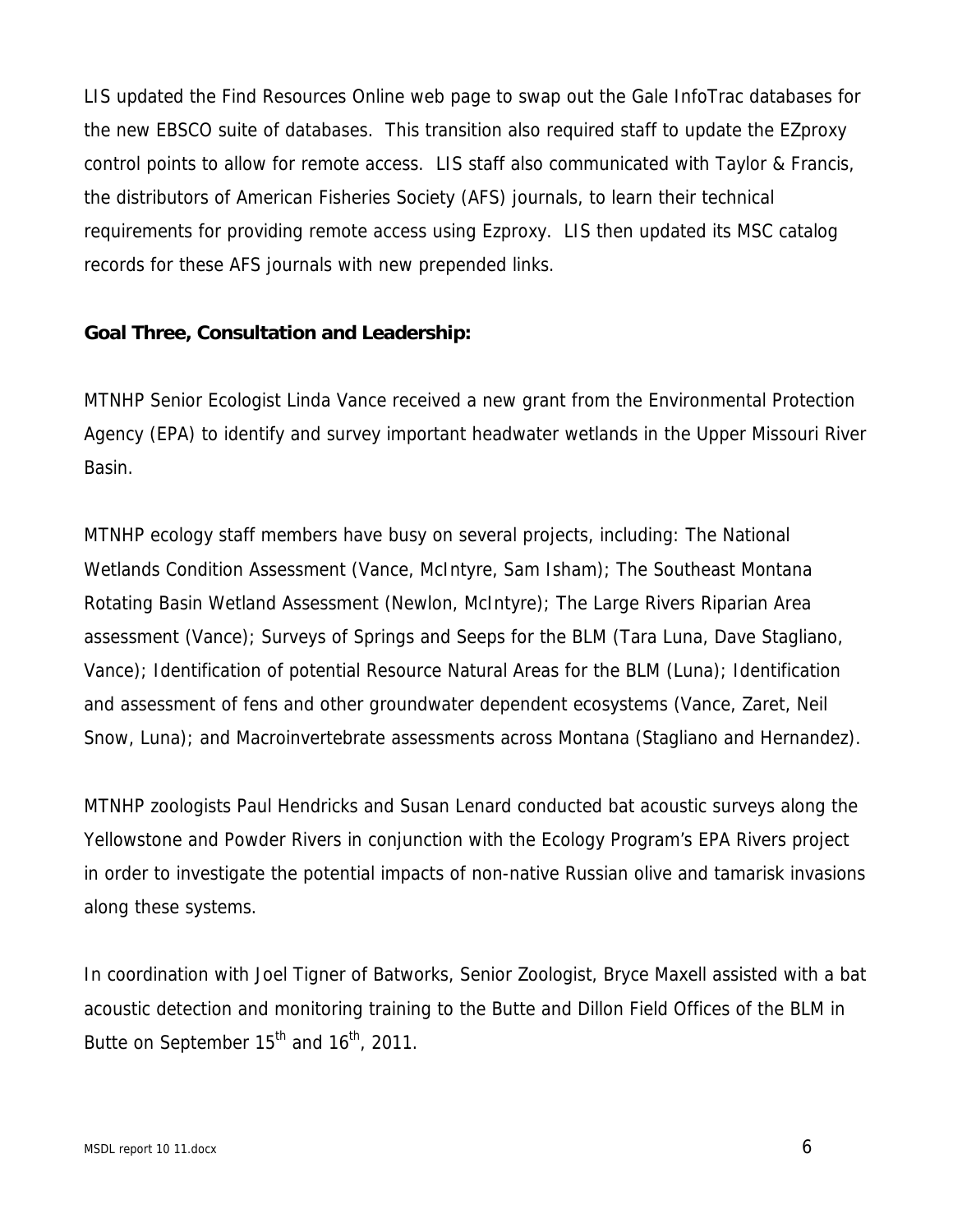In response to a request for information on bat hibernacula (overwintering area) use in Montana, Zoologist Paul Hendricks developed a manuscript summarizing bat overwintering records across the state. This information summary will be invaluable in the potential mitigation of Whitenose Syndrome, a fungal infection that has proved deadly to bats in the eastern United States and appears to be spreading westward.

Staff members of MTNHP in the Spatial Analysis Lab are also busy on several projects. Melissa Hart and Ute Langner at the Spatial Analysis Lab are completing GIS and web work for the USFS's Region 1 Integrated Restoration and Protection Strategy. Ute Langner has also been working on a pilot project to use remote sensing data to detect algal blooms on Hebgen Lake. Staff recently completed a GIS-based stream reach classification for watersheds on the Montana-Idaho border as part of a project that Dave Stagliano, MTNHP Aquatic Ecologist, is doing for the USFS. And staff worked with Cathy Maynard of the Natural Resources Conservation Service (NRCS) to complete a habitat suitability analysis for sage grouse on the Crow Reservation.

With funding from the USFWS, and in cooperation with the USFWS and The Confederated Salish and Kootenai Tribes, MTNHP Botanist Scott Mincemoyer continued to lead survey and inventory work for the federally threatened Spalding's catchfly. This work filled documented needs listed in the Recovery Strategy for the species, specifically regarding the location and creation of a new Key Conservation Area for the species in Montana. The work documented at least one new occurrence that fits the criteria of a Key Conservation Area as defined in the recovery strategy, and also documented several additional relatively large populations. One of these represents the third largest population known across the range of the species.

Tara Luna, MTNHP Vegetation Ecologist, studied vegetation plots for REMAP funded by the EPA, and located a new population of the rare species (S2) *Gentianopsis macounii*; she also evaluated the condition of plant communities on BLM lands in Teton, Golden Valley and Fergus counties as part of a collaborative BLM project for potential Research Natural Areas.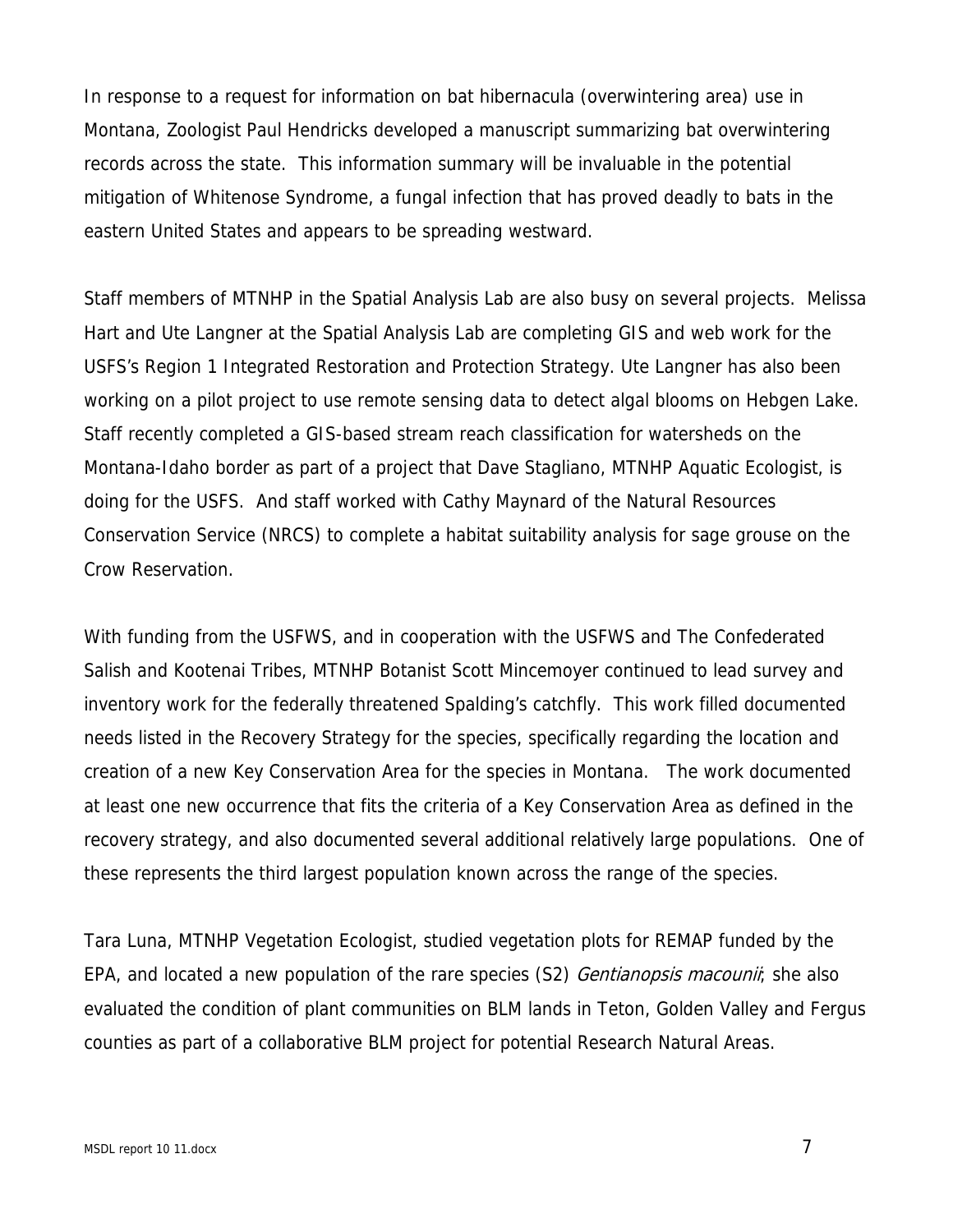MTNHP staff have published peer-reviewed journal articles in their general areas, including one by Arne Buechling and MTNHP staff member Claudine Tobalske entitled "Predictive habitat modeling of rare plant species in Pacific Northwest forests" (Western Journal of Applied Forestry 26(2): 71-81 [2011]), and one completed prior to arrival at MTNHP by Neil Snow entitled "Studies of Malagasy *Eugenia* (Myrtaceae) – II: Four new species, including one eaten by black lemurs on Nosy Be" (Systematic Botany 36(3): 677-689 [2011]).

Allan Cox and Meghan Burns (former MTNHP Ecologist) presented a workshop and webinar in Bozeman for US Geological Survey staff about MTNHP web services, focusing on the new MapViewer application.

LIS staff met with State Records and Information Management Division staff of the Secretary of State's (SOS) office to discuss the new State Information Services Technology Division social media policy. Social media, including the use of Facebook and Twitter, is increasingly used by state agencies. This brings into question the contents of social media sites and its status as a state record or publication, and who and how will that content may be managed. LIS demonstrated current use of Archive-It relative to social media. SOS and LIS agreed additional meetings and a legal review are necessary to ensure they meet their respective agency responsibilities relative to management of social media.

Darlene Staffeldt chaired a meeting of the Montana Land Information Advisory Council on September 1, 2011. This meeting was the first meeting of the council since the administration of the MLIA was transferred to MSL. Funding issues related to the organizational changes, proposed changes to the Montana Land Plan, and the MSDI Work Plan were all discussed at this meeting.

Evan Hammer presented a report on the state of the Water Information System to the Montana Water Policy Interim Committee of the Legislature at their September 13, 2011 meeting. A copy of the report is available on the NRIS News and Publications page: http://msl.mt.gov/About\_MSL/NRIS\_Advisory\_Committee/publications/2011\_WPIC\_WIS.ppt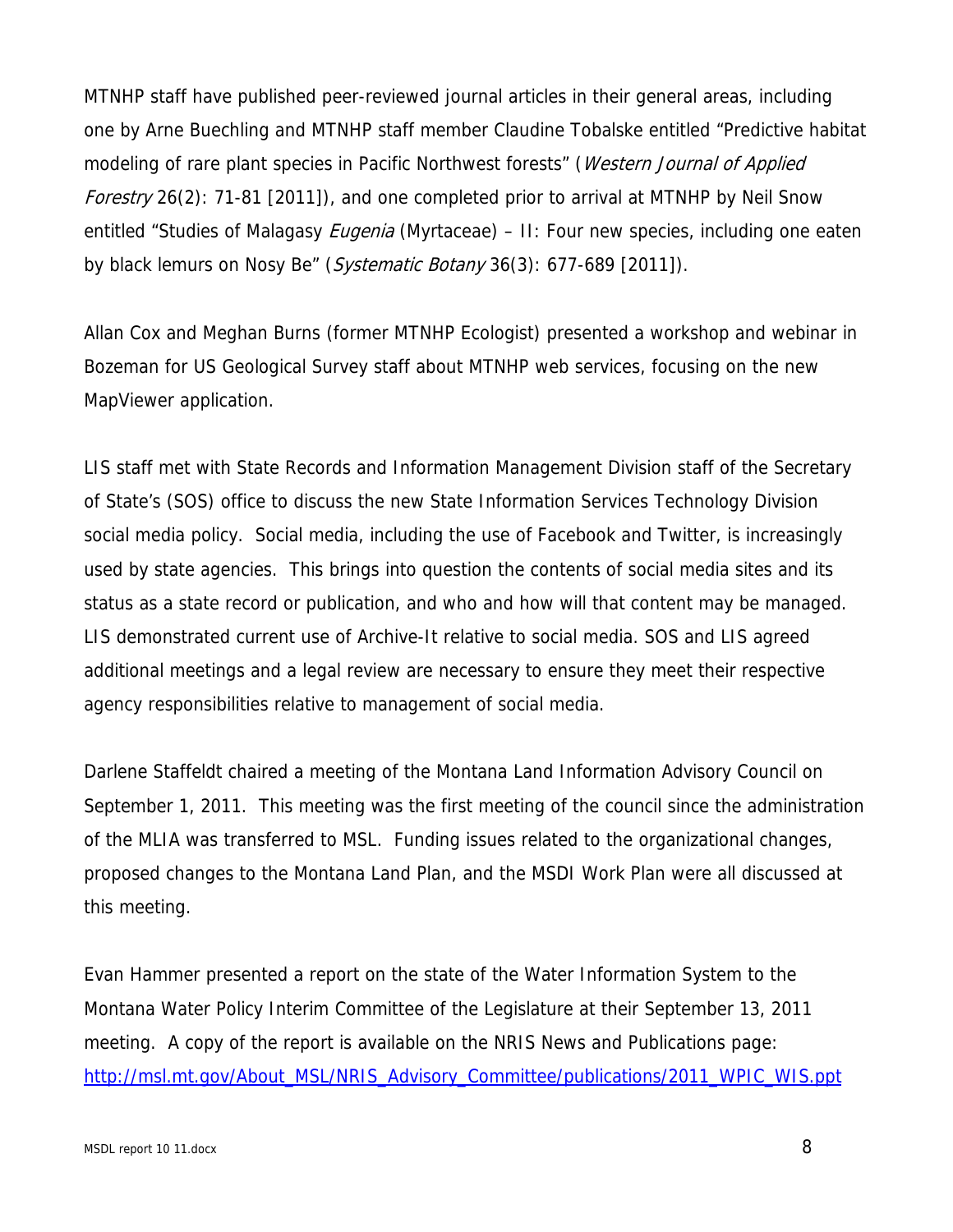The NRIS Advisory Committee met on September 20. The primary focus of the agenda was to review and offer feedback on the integration of NRIS and the BMSC. This merger was well received and members of the committee are optimistic about the opportunities it presents.

Diane Papineau hosted a meeting of the Montana Metadata Workgroup. The group continues to work on issues related to metadata development such as working with metadata for series and data collections as well as web mapping services. This meeting was focused on the recent release of the ESRI ArcGIS 10 desktop software and the problems that have been identified with the metadata editing environment for that tool. Diane and Gerry Daumiller will host a follow-up meeting at the Montana Association of Geographic Information Professionals fall technical session to present alternative editing approaches that can be used while ESRI works to fix their editing tools.

Evan Hammer held a pair of Hydrography meetings. One was a smaller planning session involving representatives from MT Department of Natural Resources and Conservation (DNRC), MT Department of Environmental Quality, and FWP to lay out a timeline for addressing several hydrography dataset needs. The other was a larger group discussion of planned edits to the Hydrography dataset along the Bitterroot. There is a section of river that has clearly shifted to the western portion of the floodplain. All agree that the data should be updated to reflect the primary channel of the river, but there is some concern on the legal implications of such a change, especially for holders of water rights along that part of the river.

### **Goal Four, Collaboration:**

LIS continues to edit a draft state publications management plan and a separate document on how to implement the draft plan. This draft state publications management plan advocates for increased use of Archive-It to provide timely, comprehensive, and permanent full-text access to born digital state publications. This plan is a living document. LIS staff will seek and incorporate the input of creators and users of state publications, and specifically those state agencies and depository libraries that have shared responsibilities for permanent public access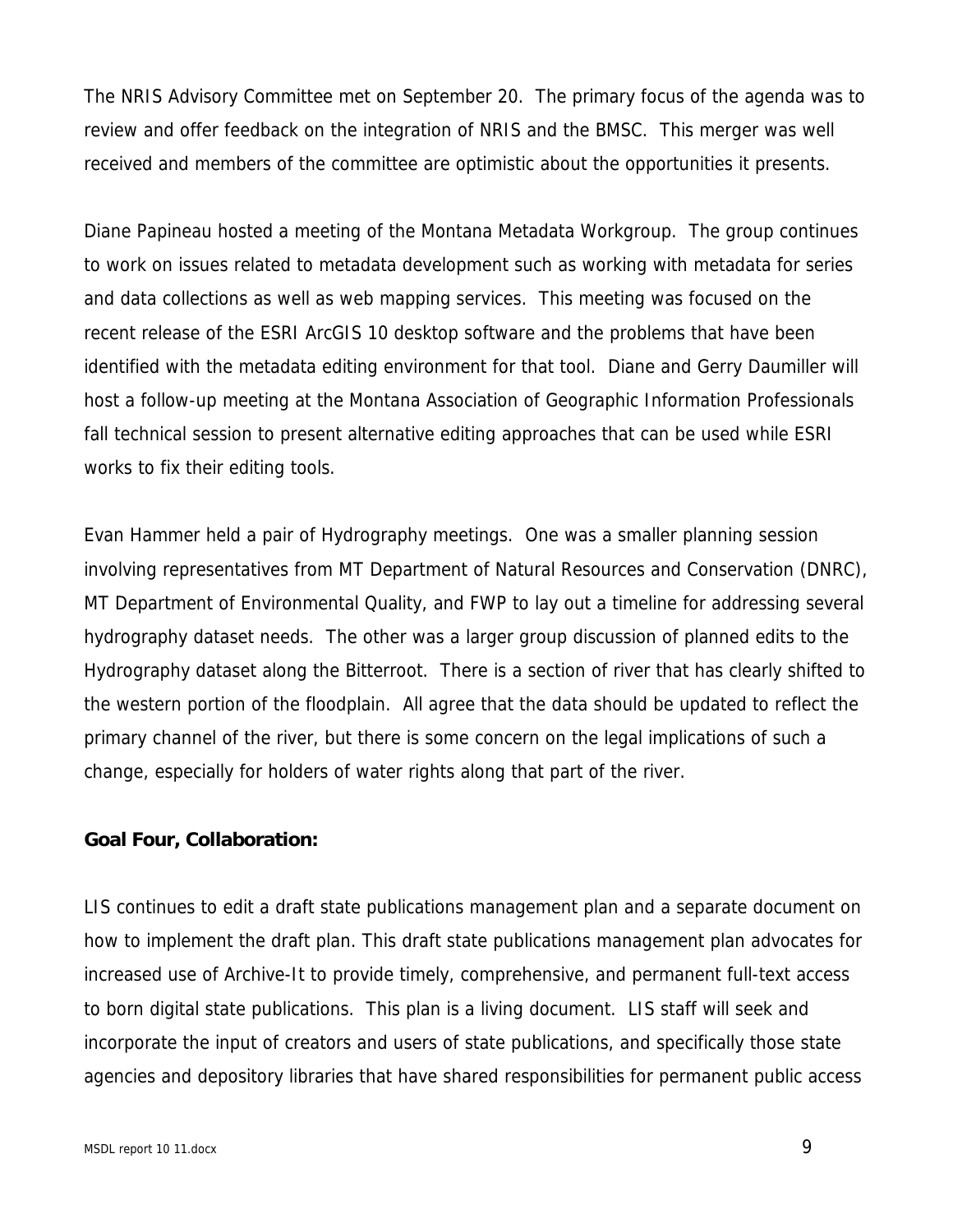to state publications. This plan comes in direct response to how agencies are publishing and patrons are using state publications.

LIS joined other Montana librarians to collect statistics and stories for the September 14, 2011 Montana Library Day. LIS submitted to the MSL Communications and Marketing Coordinator numerous data and narratives from LIS, NRIS, BMSC, and MTNHP that describe how our library was used on Montana Library Day which in turn summarizes our value to our users. This data is available at the end of this report.

NRIS signed an agreement with DNRC to finish development work on the Water Rights Query System. Originally built by NRIS several years ago to provide access to information in the Water Rights Database, Grant Austin is currently updating this tool to operate using web services. When complete, the query system will be able to provide access to a much more current snapshot of the database. Additionally, it will greatly reduce, if not eliminate, the weekly data transfer process currently associated with maintaining the query system tool. This project should be completed by the end of October.

Evan Hammer and Gerry Daumiller attended the August MSDI Stewards meeting. The primary discussion topic for that meeting was the proposed MSDI work plan and how that would impact the stewardship responsibilities for involved parties. The work plan sets forward objectives for the continued consistent collection and maintenance of MSDI data, dissemination of data, outreach and training relative to ongoing data development and use as well as objectives that begin to address funding concerns. This work plan was presented to the MLIAC at their September 1 meeting and is available online at:

http://itsd.mt.gov/content/policy/councils/mliac/September\_2011/MSDI\_current\_workplan.

MTNHP Ecologist Karen Newlon attended a grant-writing workshop sponsored by the National Science Foundation in Bozeman in August.

Coburn Currier, MTNHP Zoologist, continued to coordinate with the Rocky Mountain Bird Observatory on management of bird point count survey data gathered during the 2011 field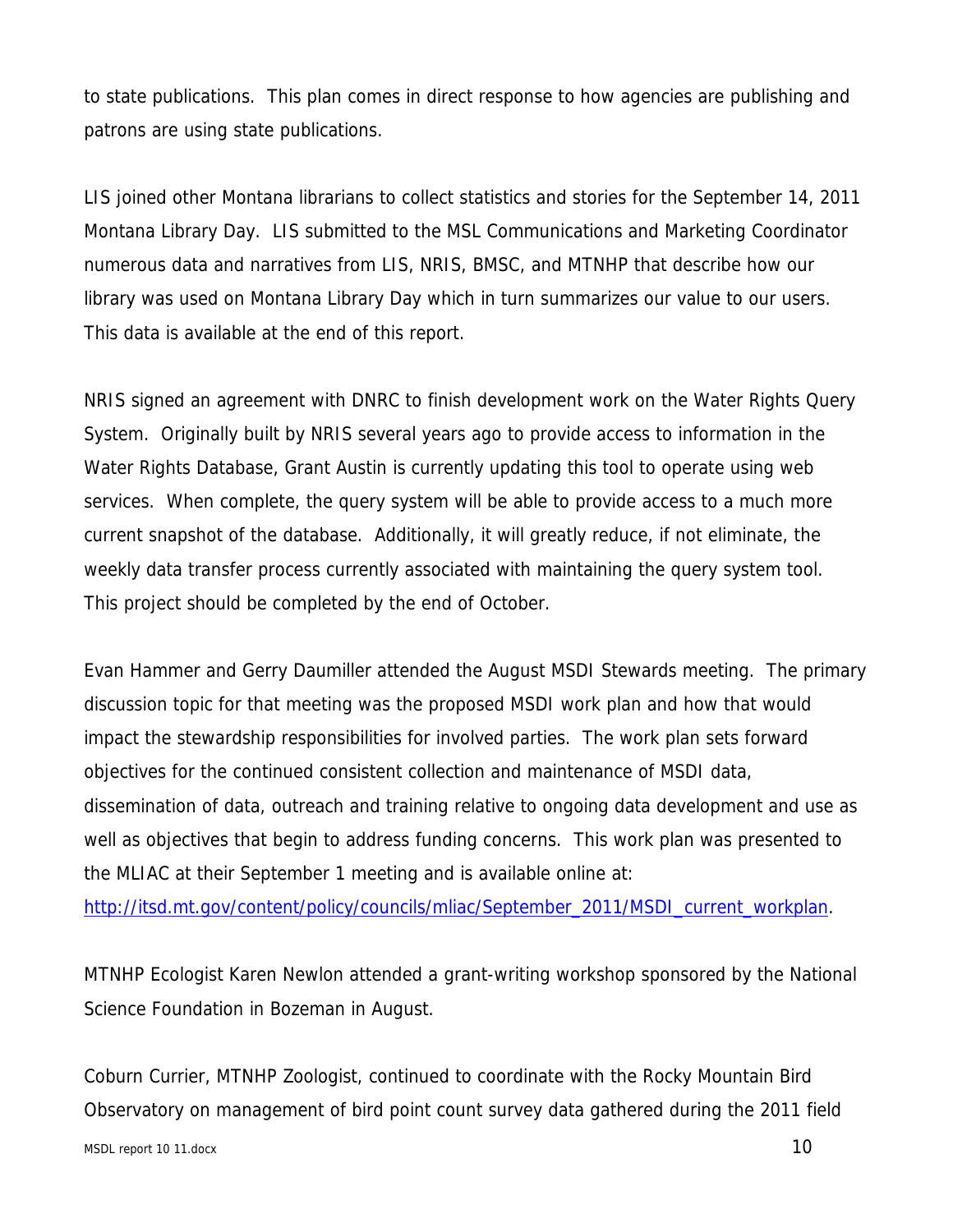season. Susan Lenard and Paul Hendricks also continued their collaboration with the U.S. Army Corps of Engineers and USFS to inventory bats at Libby Dam.

Bryce Maxell and temporary field staff continued their field surveys for amphibians, reptiles, bats, and terrestrial mollusks on BLM land within the boundaries of the Missoula and Dillon Field Offices. Data from these surveys will be added to central databases and made available to patrons on the Montana Field Guide and Natural Heritage Tracker and Natural Heritage MapViewer web applications this fall.

Bryce Maxell attended the Montana Bird Conservation Partnership Meetings in Lewistown on September  $14<sup>th</sup>$  and  $15<sup>th</sup>$ .

### **Goal Five, Sustainable Success:**

On September 2<sup>nd</sup> Darlene Staffeldt signed the interagency agreement between DOA and MSL to officially transfer staff and duties of the BMSC and the MLIA to MSL. Kris Schmitz is working through the administrative paperwork with DOA staff and the Governor's office that will give MSL access to MLIA funds, allow us to process payroll for staff, etc.

NRIS and BMSC staff had an offsite meeting to discuss the new organizational structure and how it would impact their work groups. A well-known, local, human resources facilitator was brought in to help direct the discussion and it was a very positive experience. The full day meeting took place at the Montana Learning Center on Canyon Ferry Lake. The facilitator directed a series of exercises designed to get staff to discuss their hopes and fears associated with the impending changes and then used that information to help begin the process of planning for the new working environment. Staff believes that the greatest opportunity for success will be through full integration of these two programs. Although somewhat limited by the current MLIA funding approach, managers are planning for a team approach that considers all aspects of data management, dissemination and organizational outreach. A diagram representing the preferred vision and organizational approach follows this report. This team approach is intended to create diversity in job tasks, to facilitate knowledge sharing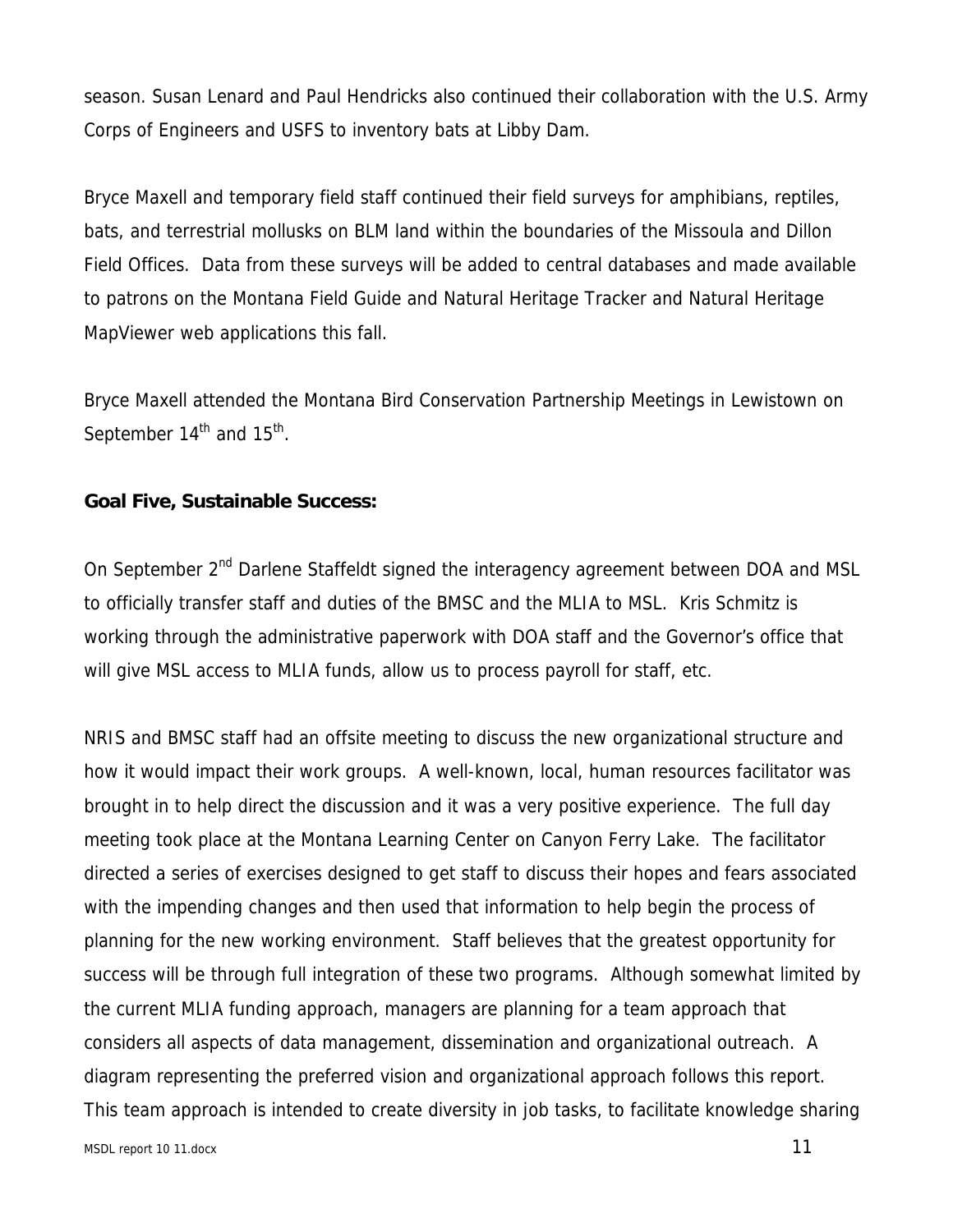among staff from the two different programs and among staff with varying levels of longevity, and to allow staff to focus more on areas of interest and expertise be they more technical or interpersonal. Jennie Stapp, Evan Hammer, and State GIS Coordinator, Stu Kirkpatrick will have a follow-up meeting with the facilitator scheduled on October 13 to continue to seek input and feedback on how to continue a successful integration process.

MTNHP staff members are involved actively in professional activities: Maya Daurio was appointed as Chair of the Education Committee for the MAGIP. Linda Vance was an invited participant in a US Geological Survey (USGS) working group on sage steppe habitat in Montana. Neil Snow was an invited participant in a three-day workshop in Virginia hosted by the Biological Informatics Program of the USGS on development of a new generation of biological databases.

Beth Downs began September 26, 2011 as the new State Publications Librarian. Beth comes to MSL with over 10 years of professional library experience with a strong public service background. Most recently she worked as an Adjunct Reference Librarian at Montana State University and a Library Assistant Substitute at the Bozeman Public Library. LIS re-posted the metadata/cataloger position and is currently screening candidates and hopes to fill that position by November 1<sup>st</sup>.

Staff was surprised and pleased to see an article entitled "Digitization Project" published in Western Ag Reporter (WAR), September 1, 2011, Volume 3, No. 49. p. 24. (a publication that covers mostly farm and livestock issues). The article was a press release issued by MSL in March to announce the achievement of the million page milestone in the effort to digitize the MSL print state publications collection.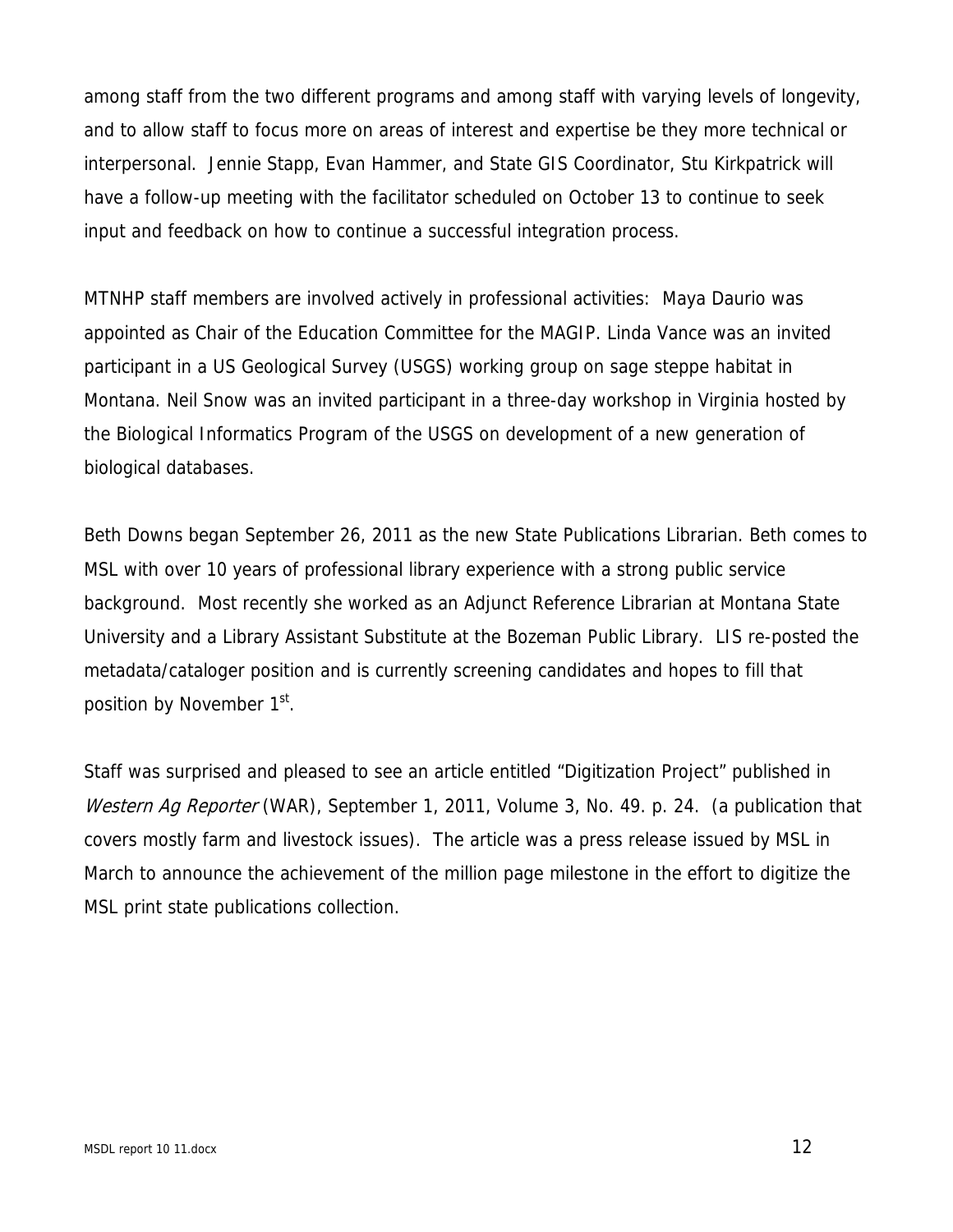Montana Library Day statistics for MSL

| <b>Actual Date of Your Event</b> |  |  |
|----------------------------------|--|--|
|                                  |  |  |

 $9/14/2011$ 

staff)

Library Visits **1988** (daily average for month includes MSL

| Circulation - Non-juvenile (adult, teen) | $\vert$ 7 |
|------------------------------------------|-----------|
|------------------------------------------|-----------|

Circulation – Juvenile  $\sqrt{0}$ 

New Library Cards Issued  $\sqrt{0}$ 

Programs (Including Computer Classes)  $\sqrt{0}$ 

Reference Questions  $\sqrt{33}$ 

Program Attendance – Adult  $\sqrt{34}$ 

Program Attendance – Young Adult  $\sqrt{0}$ 

Program Attendance – Children  $\sqrt{0}$ 

Computer Classes Taught  $\sqrt{0}$ 

Internet Users 13

Hours Volunteers Helped Out at the Library  $\boxed{0}$ 

| Got a library card |  |
|--------------------|--|
|                    |  |

Job search  $\sqrt{0}$ 

Research – health issues  $\sqrt{2}$ 

Research – miscellaneous  $\sqrt{9}$ 

Homework 2

Program or meeting  $\sqrt{2}$ 

Volunteered and 0

Checked out materials  $\sqrt{3}$ 

Internet/computer use 13

Other  $\sqrt{12}$ 

includes newspaper readers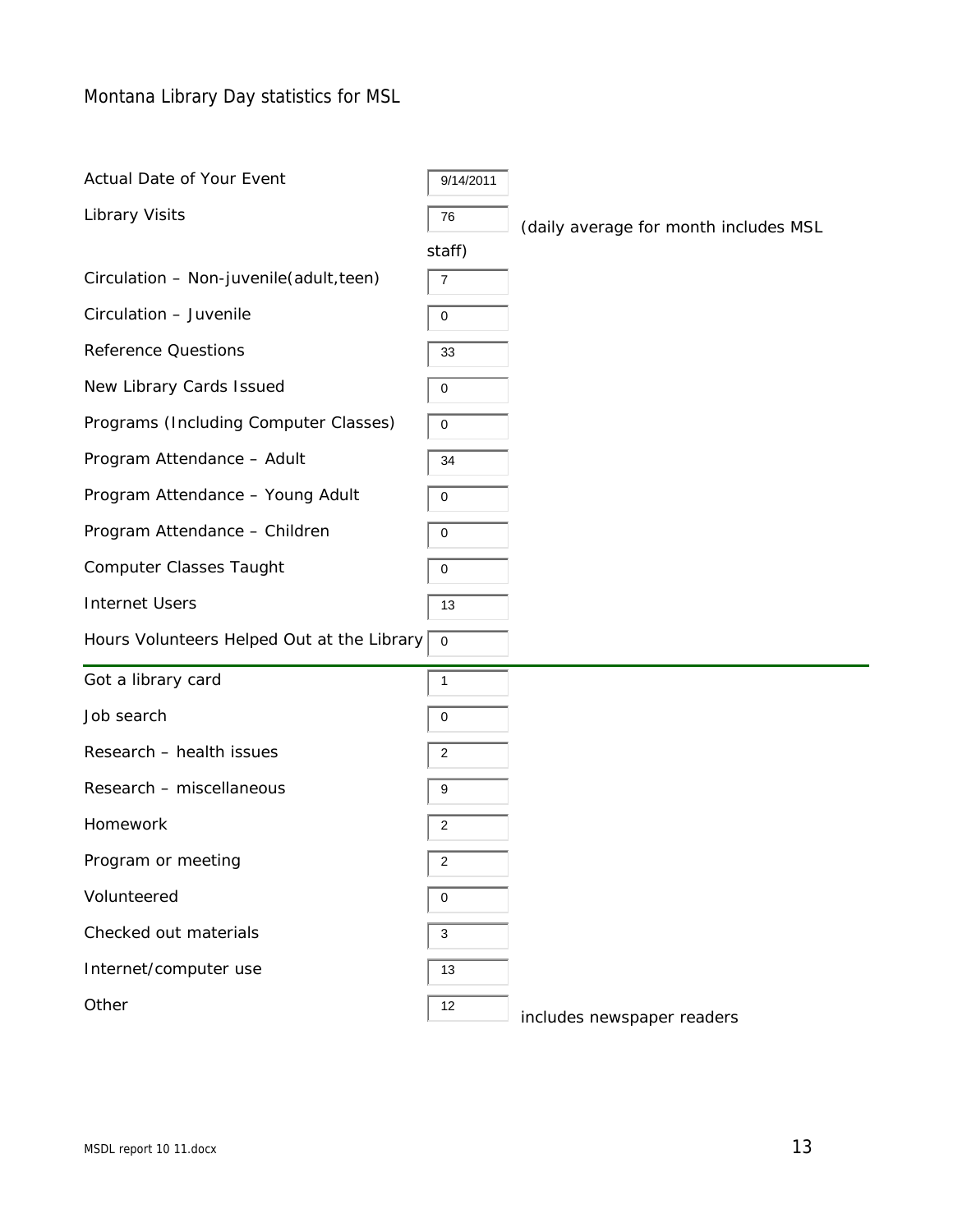Msl.mt.gov page views: 425

Nris.mt.gov page views: 313

FieldGuide.mt.gov page views: 3725

MTNHP.org page views: 405

Tracker page views: 32

MapViewer page views: 53

- o 34 page views for Landcover
- o 2 page views for Georeferenced Photos
- o 12 page views for Land Management
- o 5 page views for Generalized Observations

Species of Concern Report page views: 59

Paper surveys completed: 40

Phone assistance: 4

Email assistance: 2

Walk-in assistance: 12

Diane Papineau: I assisted with a patron request for aerial photographs of Sunburst Montana by referring her to several state and federal agencies who may have collected that imagery in the course of their business needs.

Gerry:

- I showed a GIS professional from a state agency how to view metadata he had edited by hand with the ArcGIS metadata viewer.
- I provided slides describing the Montana Geographic Names Framework layer for a presentation on the Montana Spatial Data Infrastructure that will be given at the annual conference of a Montana professional organization.
- I explained to a county government GIS worker why the State's school district boundary map does not line up with data from the Census Bureau that is supposed to show school district lines (the Census data is not accurate) and showed her where to find the K-12 school districts in the state map data.
- I sent aerial photos of three Montana counties to the GIS analyst from a tribal government.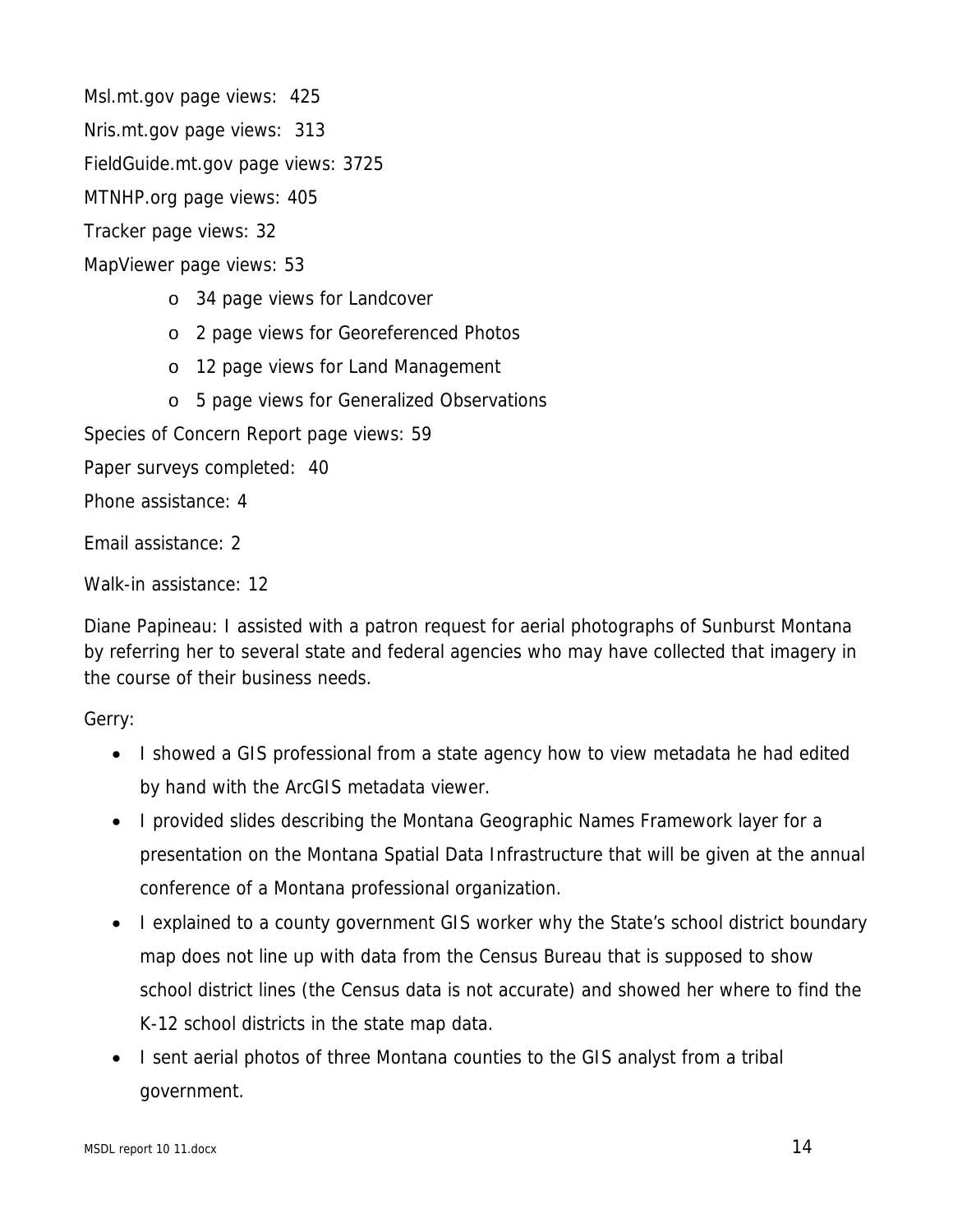Stu: The presentation I gave at the Montana Association of Planners was attended by 26 people.

Michael Fashoway: On Wednesday, Jeff Dobb and I drove to Missoula and attended a meeting with 8 staff from the City and County to discuss the BMSC assisting them with some structures/addressing GIS data cleanup. I don't have any quotes from specific people but there were many enthusiastic comments about our assistance.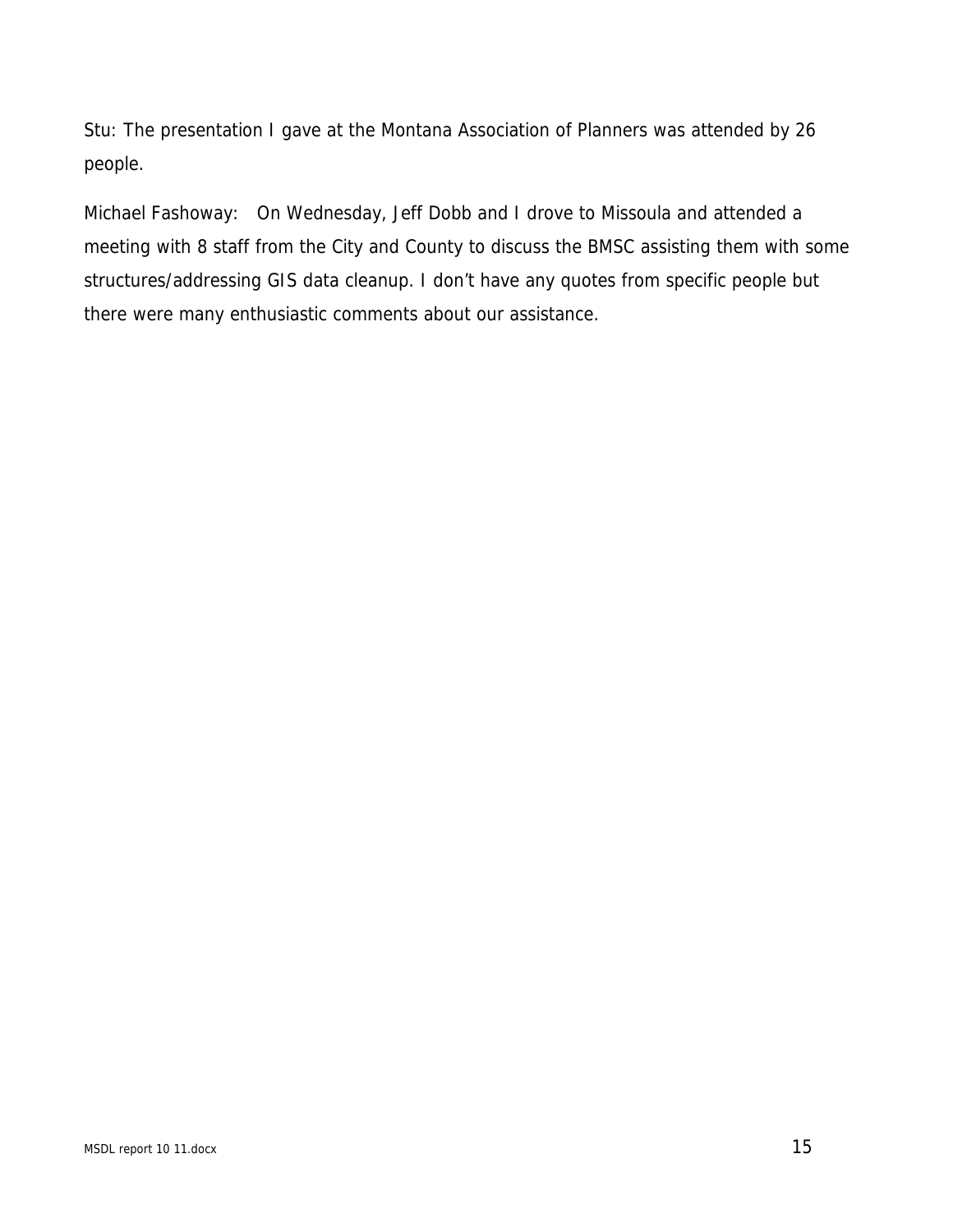# **Draft Montana State Library Preferred Vision**

### **August 31, 2011**



The Montana State Library (MSL) is Montana's leader for GIS data management, supporting the natural and cultural geographic data needs of all Montanans.

Preferred vision:

### **Data Management**

MSL is the statewide leader for **GIS data management** in Montana:

- Data are efficiently **collected, integrated,** and **maintained**;
- Data are easily **discoverable** via the Montana GIS Portal and other discovery systems;
- Data are readily **accessible** to both **GIS professionals** and the **public** through web map services, web mapping applications and downloadable data as appropriate;
- Data are **preserved** for future use;
- MSL develops **best practices** for data management for Montana GIS Professionals.

### **GIS Leadership**

MSL ensures that the GIS community and the public fully benefit from the information resources we provide through:

- **Data coordination** both to enhance Montana Spatial Data Infrastructure (MSDI) and the broader MSL data collection;
- **Education**, **outreach** and **advocacy** for **geographic literacy**;
- **Business planning** that integrates GIS into **public** and **private sector industries**;
- GIS **training** and **technical support** to GIS professionals;
- Geographic **reference services** offered by professional staff members that respond to all matters of inquiry, including GIS data and map requests.

### **Organization**

MSL is an efficient and well run organization:

- Staff are encouraged to **collaborate** in **areas of interest** to leverage **expertise;**
- **Talent, infrastructure**, and **monetary resources** are leveraged through a **coordinated team approach** to efficiently deliver information and necessary GIS services.